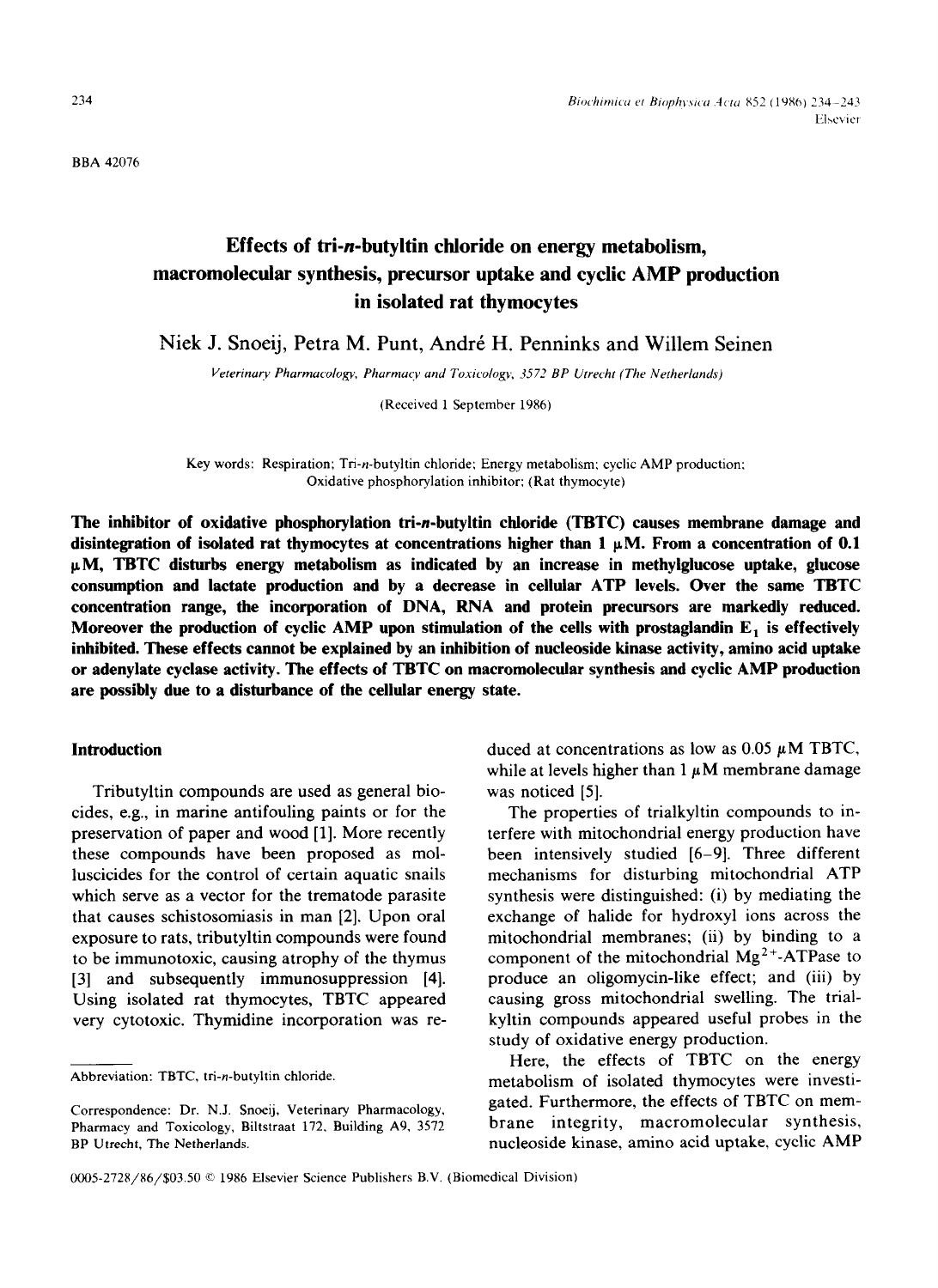production and adenylate cyclase were studied. For all these aspects of cellular function the role of the cellular energy state was discussed.

# **Materials and Methods**

*Animals and chemicals.* Male Wistar-derived rats (Central Laboratory for Animal Breeding, TNO, Zeist, The Netherlands) weighing 100-150 g were used. Tri-n-butyltin chloride (TBTC) was kindly provided by Dr. H.A. Meinema, Institute for Applied Chemistry, TNO, Utrecht, The Netherlands. Purity was more than 99% as established by thinlayer chromatography.  $[8-3H]$ Adenosine-3',5'cyclic phosphate (26.5 Ci/mmol), 1-aminocyclopentane- $[1$ <sup>-14</sup>C]carboxylic acid (55 Ci/mmol), *[methyl-3H]a-aminoisobutyric* acid (1.5 Ci/ mmol), 3-O-methyl-D-[1-<sup>3</sup>H]glucose (2 Ci/mmol), L-[U-<sup>14</sup>C]leucine (348 Ci/mol), L-[3,4(*n*)-<sup>3</sup>H]proline (54 Ci/mmol),  $[6,6'(n)-<sup>3</sup>H]$ sucrose (15 Ci/ mmol), *[methyl-3H]thymidine* (47 Ci/mmol) and  $[5.6 - 3]$  H luridine (50 Ci/mmol) were obtained from The Radiochemical Centre, Amersham, U.K. Theophylline, 3-isobutyl-l-methylxanthine and prostaglandin  $E_1$  (PGE<sub>1</sub>) were purchased from Sigma Chemical Co., St. Louis, MO, U.S.A. and silicone oil AR 200 ( $d = 1.04$ ) from Serva Feinbiochemica, Heidelberg, F.R.G.

*Isolation and incubation of thymocytes.* After decapitation, thymus glands were rapidly removed and thymocytes were isolated as described previously [10] using ice-cold Dulbecco's phosphatebuffered saline supplemented with 2 mM D-glucose (phosphate-buffered saline/gluc; pH 7.4), except when stated otherwise. Thymocytes  $((2-4)$ .  $10<sup>7</sup>$  cells/ml) were incubated in a shaking bath at 37°C for various periods up to 4 h. Cell viability of freshly prepared suspensions was more than 95% as judged by trypan blue exclusion and was routinely checked at the end of each experiment. TBTC was dissolved in absolute ethanol just before each experiment. The final ethanol concentration of 0.1% did not affect any of the test systems.

*Cell survival.* To investigate the effects of TBTC on thymocyt survival, cell number (counted with a Coulter Counter, model ZF) and membrane integrity (trypan blue exclusion) were determined during a 4-h incubation period using TBTC concentrations ranging from  $0.5-10 \mu M$ . Threshold values of the cell counter were standardized using various batches of latex particles with known median size.

*Energy metabolism.* To study the effects of TBTC on the energy metabolism of thymocytes suspended in phosphate-buffered saline/gluc  $(4 \cdot$  $10^7$ /ml), the consumption of glucose and the production of pyruvate and lactate were measured. In order to obtain an appropriate decrease in glucose concentration, 4-h incubations were used. Subsequently, ATP levels were determined upon incubation with TBTC for up to 3 h. By varying the energy substrates, glucose  $(2 \text{ mM})$  or  $\beta$ -hydroxybutyrate (2 mM) or neither of them, both in isolation and incubation buffers, the substrate dependency of the effects of TBTC on ATP levels was studied. For the estimation of metabolite concentrations both at the start and at the end of the incubation period, cells  $(3 \cdot 10^7)$  were precipitated with 0.66 M perchloric acid. After sedimentation (10 min;  $1500 \times g$ ), the supernatant was neutralized with 5 M KOH in 0.3 M n-morpholinopropane sulphonic acid (Mops). Glucose, lactate and pyruvate were determined by standard enzymatic procedures [11]. ATP was measured by the fluorimetric detection of NADH utilization upon addition of an appropriate enzyme mixture (yeast phosphoglycerate phosphokinase and rabbit muscle glyceraldehyde phosphate dehydrogenase, obtained from Sigma).

*Incorporation of nucleosides and amino acids.*  The effect of TBTC on DNA, RNA and protein synthesis was estimated by determination of the incorporation rate of thymidine, uridine, L-proline and L-leucine into acid-precipitable material. After a 30-min pre-incubation period with graded concentrations of TBTC, 1  $\mu$ Ci/ml<sup>3</sup>H-thymidine  $(^{3}H-TdR$ ; final concentration 20 nM), 1  $\mu$ Ci/ml  $3^3$ H-uridine ( $3^3$ H-Urd; final concentration 20 nM),  $1~\mu$ Ci/ml <sup>3</sup>H-proline (<sup>3</sup>H-Pro; final concentration 20 nM) or 50 nCi/ml <sup>14</sup>C-leucine (<sup>14</sup>C-leu; final concentration, 145  $\mu$ M) was added to thymocyte suspensions  $(2 \cdot 10^7 \text{ cells/m})$ . At regular intervals up to 60 min after label addition samples were taken in 4-fold and cells were harvested onto glass fiber filters using a 5% solution of trichloroacetic acid. Radioactivity was counted in a Kontron MR 300 liquid scintillation counter.

*Thymidine kinase.* Activity of thymidine kinase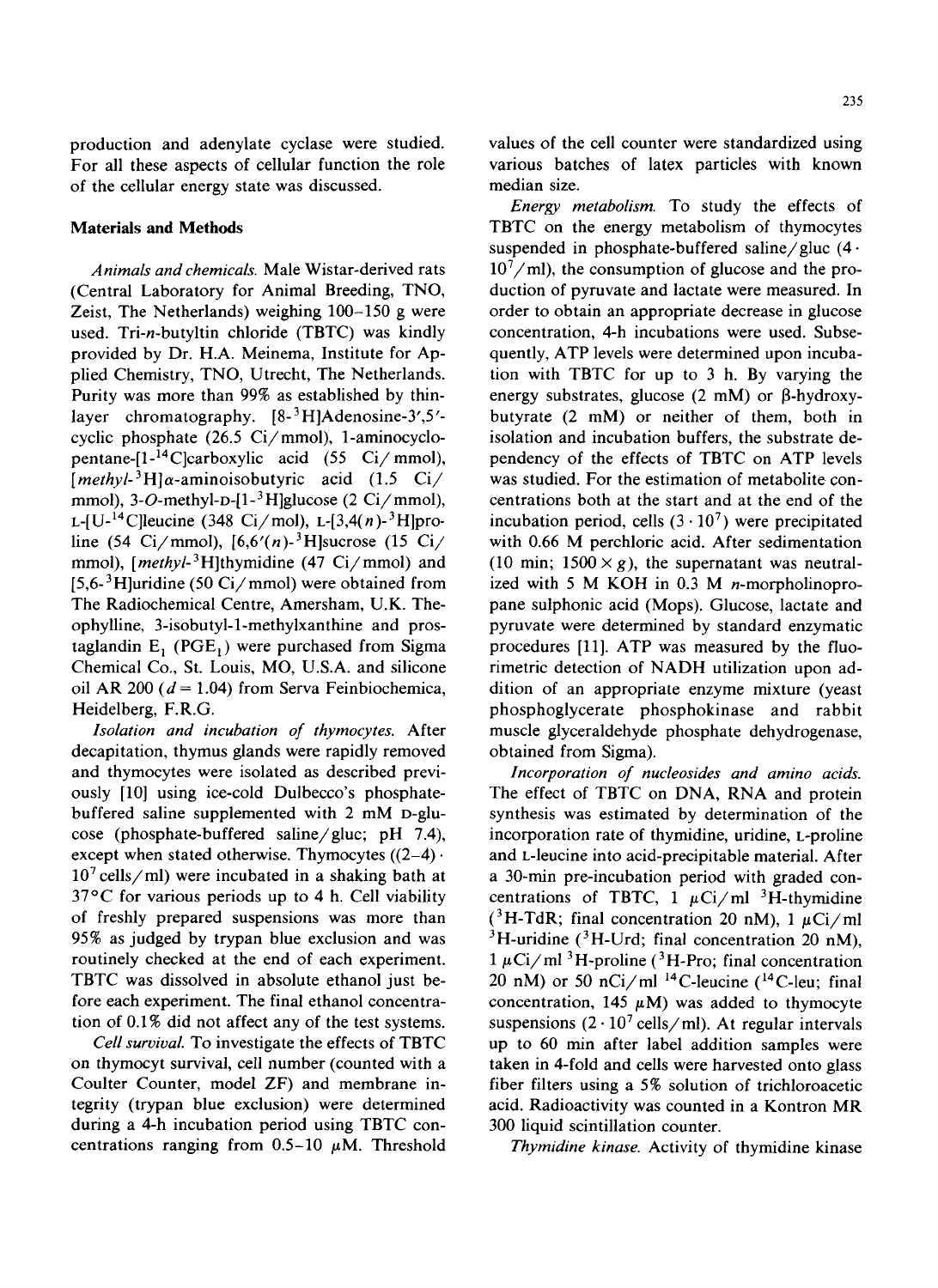was assayed according to Ives et al. [12]. Thymocytes  $(1.2 \cdot 10^8$ /ml) were lysed with a solution of 4 mM MgCl<sub>2</sub> in 50 mM Tris-HCl (pH 7.4) and centrifuged at  $27000 \times g$  for 15 min. The supernatant was pre-incubated with 0, 0.5, 1 or 2.5  $\mu$ M TBTC for 30 min at 37°C. The assay mixture (final volume, 1.25 ml) contained 50 mM Tris-HC1 (pH 7.4)/4 mM  $MgCl<sub>2</sub>/5$  mM sodium ATP/10 mM NaF/15.7  $\mu$ M <sup>3</sup>H-thymidine (2  $\mu$ Ci/ml) and cell supernatant. From this assay mixture 60  $\mu$ lsamples were taken in 4-fold several times during 30 min of incubation. The reaction of these samples was stopped by heating at 100°C for 2 min. The radioactive nucleotide formed was measured by the ion-exchange disc method [13]. Enzyme activity was expressed as nmol thymidine phosphorylated per h per mg protein.

*Uptake of glucose and amino acid analogs.* To thymocytes, incubated in phosphate-buffered saline or phosphate-buffered saline with 2 mM  $\beta$ -hydroxybutyrate (phosphate-buffered saline/ HBA), simultaneously TBTC and 0.8  $\mu$ Ci/ml <sup>3</sup>H-methylglucose (final concentration, 100  $\mu$ M) were added. Uptake was determined according to Andreasen et al. [14]. Samples were taken in 4-fold at appropriate intervals and layered over 0.15 ml silicone oil (AR 200) in polyethylene microcentrifuge tubes. Cells were spun down for 30 s at  $10000 \times g$ . The tip of the tubes containing the cell pellet was cut off and radioactivity was counted. Uptake was corrected for trapped extracellular water by determination of the <sup>3</sup>H-sucrose space (0.2  $\mu$ l per 10<sup>7</sup> cells). Uptake of the amino acid analogs  $3H-\alpha$ -aminoisobutyric acid ( $3H-AIB$ ; 36 nCi/ml; final concentration 30  $\mu$ M) and <sup>14</sup>Caminocyclopentane carboxylic acid (14C-ACPC; 144 nCi/ml; final concentration, 120  $\mu$ M) was determined in the same way except that phosphate-buffered saline/gluc was used as incubation buffer.

*Cyclic AMP production.* Thymocytes  $(2 \cdot 10^7/$ ml) were pre-incubated with TBTC for 10 min. To samples of  $5.10^6$  cells, 1  $\mu$ M prostaglandin E<sub>1</sub>  $(PGE_1)$  and 1 mM of the phosphodiesterase inhibitor 3-isobutyl-l-methylxanthine was added, inducing a marked elevation of cellular cAMP levels  $[15]$ . After 10 min of incubation, PGE<sub>1</sub>-induced cAMP production was stopped by adding 0.5 ml of an ice-cold 24 mM sodium acetate solution (pH 4). Samples were deproteinated by boiling for 5 min. In the supernatants  $(10 \text{ min};$  $1500 \times g$ ) the amount of cAMP was determined using a protein binding assay with  $3H$ -cAMP as described by Lust et al. [16]. In each experiment a standard curve of 10-150 pmol cAMP was prepared. Millimolar concentrations of ATP, necessary in the adenylate cyclase assay, were found to disturb the determination of cAMP and ATP was therefore always eliminated by passing samples through a quaternary amine column (10 SPE-column from Baker, Phillipsburg, N.J., U.S.A.). The cAMP fraction came off upon elution with 0.15 M  $K_2PO_4$  (pH 3.35) and ATP with 0.75 M  $K_2PO_4$ (pH 4.25).

*Adenylate cyclase.* For the determination of adenylate cyclase  $(AC)$  activity, thymocytes  $(2 \cdot$  $10^7$ /ml) were lysed as in thymidine kinase assay. A mixture of 0.15 ml lysate and 0.2 ml of an assay buffer, according to Albano et al. [17], consisting of MgCl<sub>2</sub> (5.25 mM), NaCl (17.5 mM), KCl (17.5 mM), theophylline (6 mM) and sodium ATP (3.5) mM) in Tris-HC1 (50 mM; pH 7.4), was incubated with TBTC for 10 min at 30°C. The assay was stopped with 0.35 ml of an ice-cold 24 mM sodium acetate solution (pH 4). Samples were deproteinated by boiling for 5 min. After sedimentation (10 min;  $1500 \times g$ ) the cAMP concentration in the supernatant was determined. Enzyme activity was expressed as pmoles cAMP produced per 10 min per  $10<sup>7</sup>$  cells. In addition, the effects of TBTC on adenylate cyclase activity were studied in the presence of 1  $\mu$ M PGE<sub>1</sub>.

*Statistical analysis.* Mean values  $\pm$  standard deviation (S.D.) are given, while the number of experiments is indicated by  $n$ . Student's  $t$ -test was used to calculate significant differences between values of treated and control suspensions.

# **Results**

*Cell survival.* When thymocytes were incubated in phosphate-buffered saline/gluc, cell count decreased to  $88 \pm 3\%$  (n = 4) of the original number over a 4-h period. In the first hour cell count was already reduced to  $90 \pm 5\%$  (n = 4), remaining constant for the rest of the period. Membrane integrity as determined by trypan blue exclusion was not affected during this period. As is shown in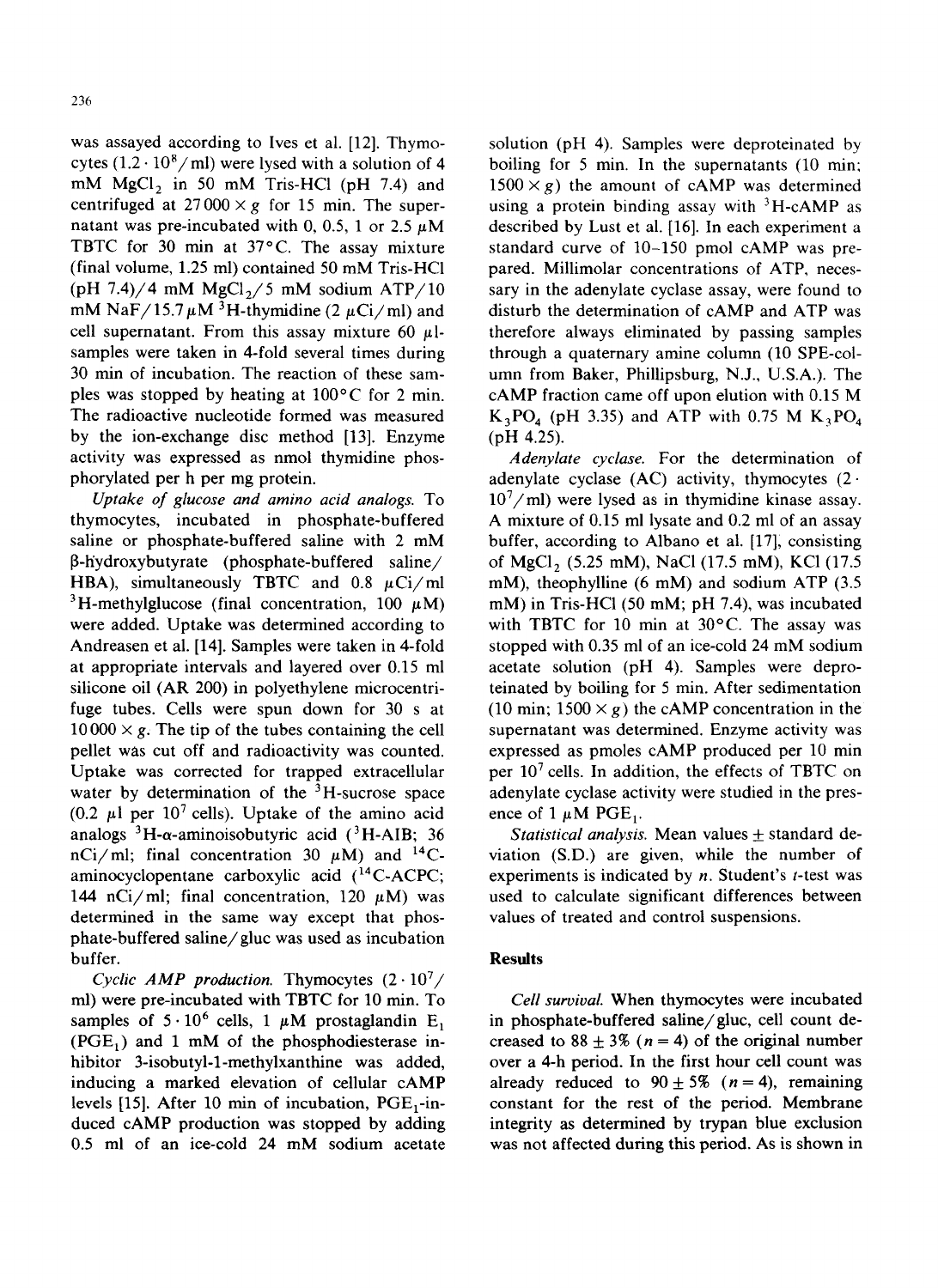Fig. 1, TBTC at concentrations of  $0.5 \mu M$  or less did not decrease dye exclusion. Membrane damage was observed after 2 h of incubation with 1  $\mu$ M, or more rapidly at higher concentrations. There was no difference in 5 or 10  $\mu$ M TBTC in this respect. Cell number was not affected up to 2  $\mu$ M. As indicated on the size distribution of the Coulter Counter, cell loss was preceded by an increase in cell volume. After 4 h of incubation the percentage of cells with a mean diameter larger than 8.2  $\mu$ m (threshold value, 70) for 0, 0.5, 1, 2, 5 or  $10 \mu M$  TBTC were 2.6, 2.6, 3.6, 5.2, 5.6 and 4.2%, respectively.

*Energy metabolism.* In rat thymocytes, incubated for 4 h with glucose as substrate, TBTC concentrations higher than  $0.1 \mu M$  induced a dose-related increase in the consumption of glucose and the production of lactate (Fig. 2). For both parameters the TBTC concentration-effect



Fig. 1. Cell count and trypan blue exclusion of rat thymocytes, incubated for 4 h with graded concentrations of TBTC ( $\mu$ M). Values are means of four experiments, each performed in triplo.



Fig. 2. Effects of TBTC on the consumption of glucose (closed circles), the production of lactate (open circles) and pyruvate (crosses) of thymocytes after incubation in phosphate-buffered saline/gluc for 4 h. Mean values  $\pm$  s.d. of 3 incubations are given.

curve showed an optimum at  $1 \mu M$ . Pyruvate production was only slightly increased. The ratio of the TBTC-induced lactate production to glucose consumption was almost 2, suggesting that glucose was mainly converted into lactate. Table I illustrates the concentration-dependent decrease in ATP levels and the concurrent increase in lactate production after 1 h of incubation. TBTC diminished ATP concentrations very rapidly, within 2.5 min, and ATP levels remained low for at least 3 h (Fig. 3).

The TBTC-induced decrease of ATP concentrations was dependent on the substrate present in isolation and incubation medium. When glucose was present,  $1 \mu M$  TBTC for 1 h resulted in a decrease of ATP concentration to 66% of the control value (Fig. 3). When  $\beta$ -hydroxybutyrate was present, the ATP level decreased to 43% of control. Without substrate, decrease of ATP was dramatic. Only 22% of control ATP was left upon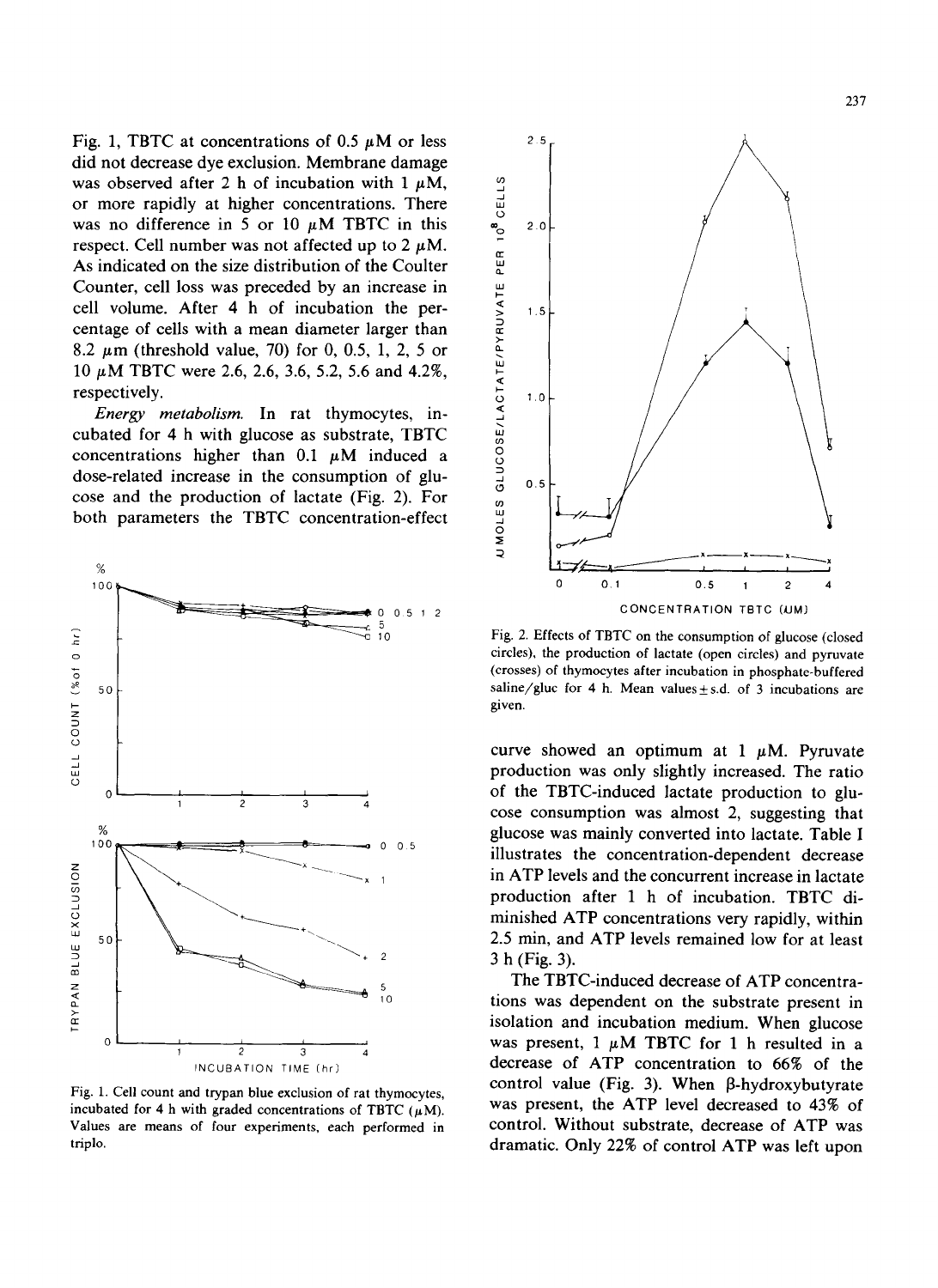#### TABLE I

CONCENTRATIONS OF ATP AND LACTATE  $(mmol)/10^7$ CELLS) IN THYMOCYTES INCUBATED FOR 1 h IN PHOSPHATE-BUFFERED SALINE/GLUC WITH VARI-OUS CONCENTRATIONS OF TBTC  $(\mu M)$ 

Data are given as mean values  $\pm$  s.d. of *n* separate experiments, each performed four times.

| n  | <b>TBTC</b> | ATP                        | Lactate                 |
|----|-------------|----------------------------|-------------------------|
| 4  |             | $6.0 \pm 0.3$              | $15 + 3$                |
| 3  | 0.1         | $5.8 + 0.2$                | $16 + 3$                |
| -3 | 0.25        | $5.6 \pm 0.1$ <sup>a</sup> | $23 \pm 1$ <sup>b</sup> |
| 4  | 0.5         | $4.9 + 0.4^{b}$            | $60 + 7$ °              |
|    |             | $3.5 + 0.9$ °              | $70 + 8$ °              |

 $\bf{a}$  $P < 0.05$ .

 $b$   $P < 0.01$ .

 $P < 0.001$ .

a 1-h incubation with 1  $\mu$ M TBTC (Fig. 3). The TBTC-induced accumulation of lactate was only observed in the presence of glucose (Fig. 3).



Fig. 3. Effects of TBTC on concentrations of ATP and lactate of isolated thymocytes incubated with or without glucose (2 mM) in absence of TBTC or in the presence of  $1 \mu$ M TBTC. Data are mean values  $\pm$  s.d. of a specific experiment performed in 4-fold. PBS, phosphate-buffered saline.

Neither β-hydroxybutyrate (data not shown) nor endogenous substrates were capable of increasing lactate concentrations, whether incubated with TBTC or not.

*Incorporation of nucleosides and amino acids.*  Isolated rat thymocytes incorporate precursors of DNA, RNA and proteins into acid-precipitable material at a considerable rate even in a plain phosphate-buffered saline/gluc buffer. At an external concentration of 20 nM, TdR, Urd and Pro were incorporated at a rate of 6.8, 2.0 and 1.6  $pmol/10<sup>8</sup>$  cells per h, respectively. In a 1-h incorporation experiment, preceded by a 30-min pre-incubation period, TdR incorporation was dose-relatedly diminished from a level of 0.1  $\mu$ M TBTC (Fig. 4A). At a concentration of  $1 \mu M$  TBTC, only 20% of the control incorporation was found. TBTC also inhibited the macromolecular incorporation of Urd, albeit less effectively (Fig. 4B). At a concentration of  $1 \mu M$  TBTC, RNA synthesis was reduced to 45% of the control value. Protein synthesis as demonstrated by the incorporation of L-Pro and L-Leu was affected by TBTC as well (Fig. 4C). Inhibition of amino acid incorporation was significant from a concentration of 0.25  $\mu$ M TBTC and protein synthesis was virtually absent at a level of  $1 \mu M$  TBTC. Despite the marked differences in extracellular concentrations of 20 nM and 145  $\mu$ M for L-Pro and L-Leu respectively, the concentration-effect curves were very similar. The concentration-effect curve for each precursor is given in Fig. 5. The half-maximal inhibition concentrations  $(IC_{50})$  for TdR, Urd, Pro and Leu were  $0.32 \pm 0.04$  ( $n = 5$ ),  $0.95 \pm 0.06$  ( $n = 3$ ), 0.38  $+0.04$  (n = 5) and  $0.36\pm0.03$  (n = 3)  $\mu$ M, respectively.

*Thymidine kinase.* Activity of thymidine kinase, determined as phosphorylation of TdR, was linear over the 30-min incubation period. Enzyme activity was 8.8 nmol/mg protein per h, which corresponds well with data of 6 and 4 nmol/mg protein per h found for mice and calf thymocytes, respectively [18].

Incubation with TBTC at concentrations up to 2.5  $\mu$ M had no influence on thymidine kinase activity.

*Uptake of glucose and amino acid analogs.* The utpake of the glucose analog, 3-O-methylglucose into thymocytes reached a steady-state level at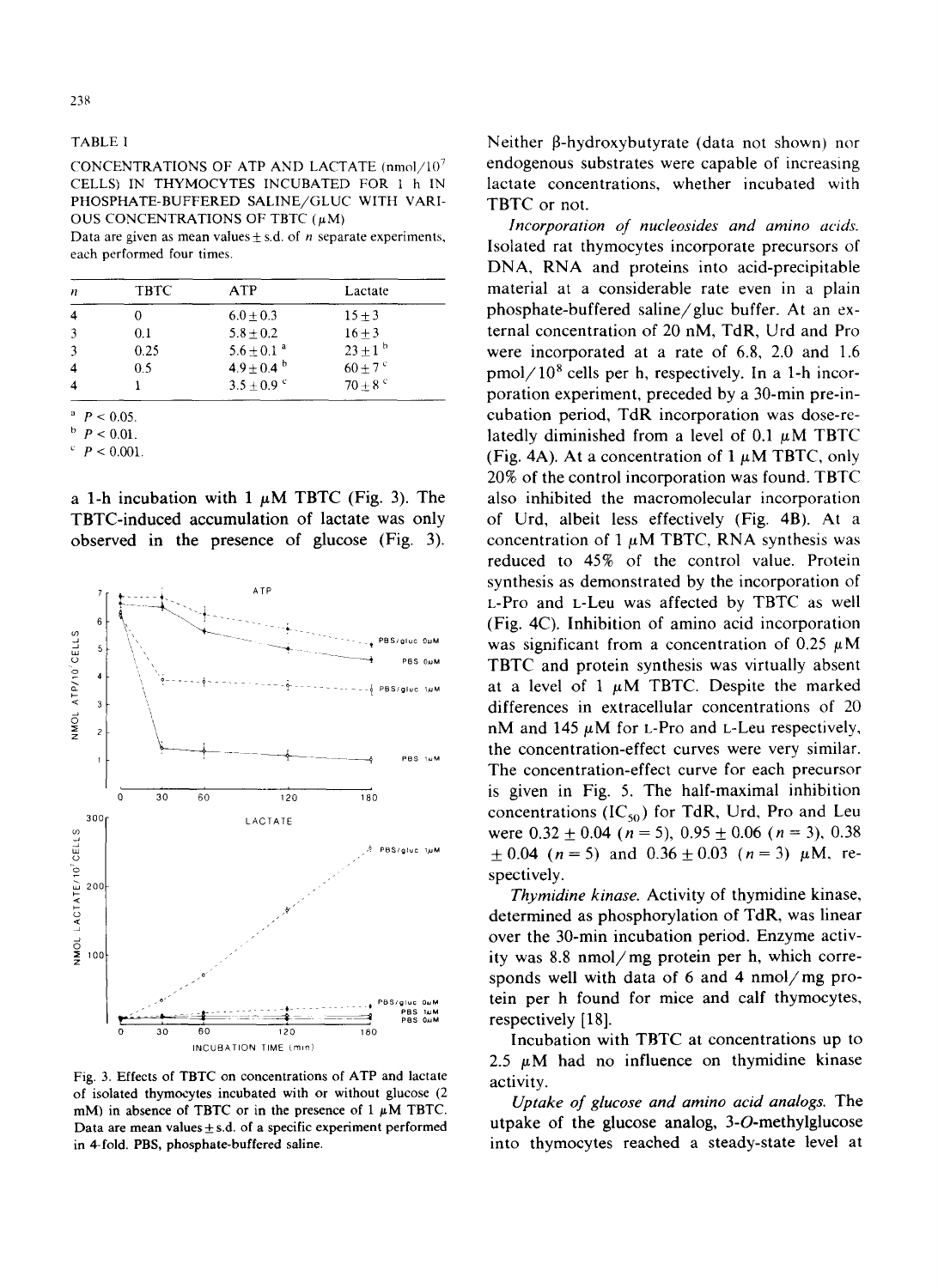

Fig. 4. Effects of TBTC at various concentrations ( $\mu$ M) on the incorporation of [3H]thymidine (A), [3H]uridine (B) and [3H]proline (C) into acid-precipitable material of isolated rat thymocytes incubated in phosphate-buffered saline/glucose. Each value is the  $mean + s.d.$  of a 4-fold determination from a specific experiment.

**approx. 45-60 min. As shown in Fig. 6, 3-O-methylglucose uptake of thymocytes incubated in phosphate-buffered saline was increased by TBTC from**  a concentration of  $0.25 \mu M$ . The 30-min uptake **data are summarized in Table II. Using phosphate-buffered saline as a buffer the TBTCstimulated 3-O-methylglucose uptake appeared an** 



Fig. 5. Concentration-effect curves of the effect of TBTC on the incorporation of  $[^3H]$ thymidine,  $[^3H]$ uridine,  $[^3H]$ proline and [<sup>14</sup>C]leucine. Results are expressed as percentage incorporation of control samples. Each value is the mean of 4-fold determinations from 3-5 experiments.

**all-or-none phenomenon. Concentrations up to 0.1 #M TBTC did not affect this parameter, while concentrations of 0.2 #M or more increased 3-O-**



Fig. 6., The uptake of 3-O-methylglucose by rat thymocytes, incubated in phosphate-buffered saline with graded concentrations of TBTC. Values are means of a 4-fold determination of a specific experiment. Standard deviation is smaller than 7%.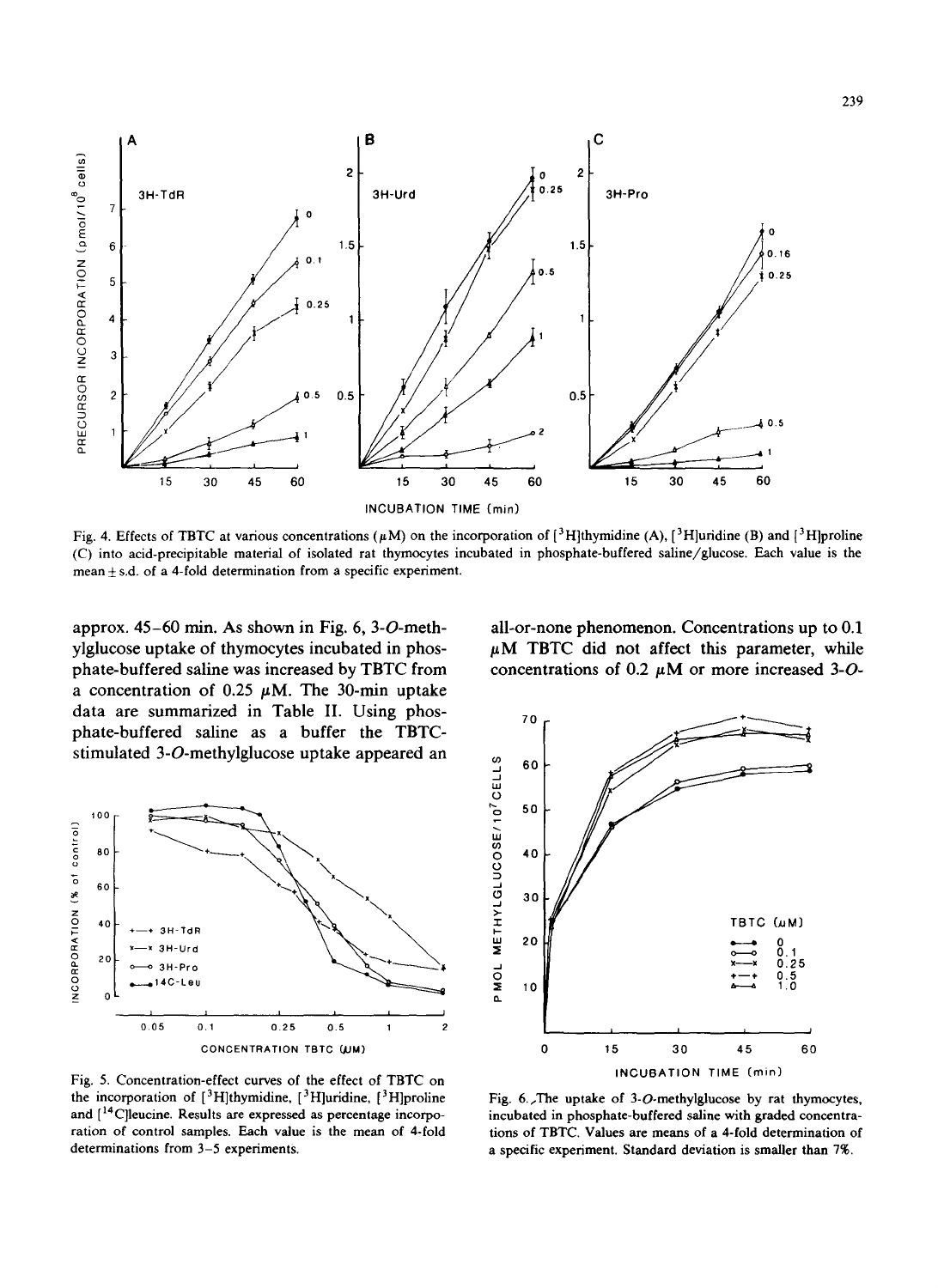### UPTAKE OF 3-O-METHYLGLUCOSE (MG), AMINO-CYCLOPENTANE CARBOXYLIC ACID (ACPC) AND a-AMINOISOBUTYRIC ACID (AIB) INTO THYMOCYTES UPON INCUBATION WITH TBTC

Results are expressed as percentage uptake of control incubations. Each value is the mean  $\pm$  s.d. of 4-fold determinations of three experiments, except for the value without s.d., which was obtained from one experiment. PBS, phosphate-buffered saline; HBA, B-hydroxybutyrate.

| <b>TBTC</b> | MG <sup>a</sup> |            | ACPC <sup>b</sup> | AIB <sup>c</sup> |
|-------------|-----------------|------------|-------------------|------------------|
| $(\mu M)$   | <b>PBS</b>      | PBS/HBA    |                   |                  |
| 0.1         | $100 + 7$       | $96 + 4$   |                   |                  |
| 0.25        | $123 + 4$       | $102 + 5$  |                   | 98               |
| 0.5         | $131 + 8$       | $137 + 11$ | $98 + 3$          | $94 + 1$         |
| 1.0         | $129 + 6$       | $157 + 3$  | $100 + 4$         | $91 + 3$         |

MG uptake (100  $\mu$ M) after 30 min of incubation in PBS or PBS/HBA.

 $<sup>b</sup>$  ACPC uptake (120  $\mu$ M) after 4 min of incubation in PBS/</sup> gluc.

 $\epsilon$  AIB uptake (30  $\mu$ M) after 15 min of incubation in PBS/gluc.

methylglucose uptake by 25-30% over the control. When thymocytes were incubated in phosphatebuffered saline/ $\beta$ -hydroxybutyrate, a concentration-dependent increase of 3-O-methylglucose uptake was found (Table II). TBTC at a concentration of 1  $\mu$ M raised the uptake with 57%. Stimulation of 3-O-methylglucose transport was more pronounced, due to the fact that the uptake in phosphate-buffered saline/ $\beta$ -hydroxybutyratecontrol incubations was less than the uptake in phosphate-buffered saline-controls.

The uptake of the artificial amino acid aminocyclopentane carboxylic acid (ACPC) is suggested to be mediated by the L-system [19]. Uptake was linear for only 4 min and during this time ACPC uptake into thymocytes was markedly reduced to  $38 \pm 4\%$  (n = 3) of the control value, when the L-system prefering amino acid L-Leu was present in excess (6 mM). TBTC, however, did not affect ACPC uptake (Table II).

 $\alpha$ -Aminoisobutyric acid (AIB) was taken up by thymocytes linear with time until 15 min of incubation. As indicated by Segel [20] for human blood lymphocytes, AIB uptake is transported by several carrier systems. In thymocytes, high concentrations of L-AIa (1.5 mM) and L-Pro (1.5 mM)

reduced the uptake of AIB to  $18 \pm 1\%$  ( $n = 3$ ) and  $69 \pm 4\%$  ( $n = 3$ ), respectively of the control AIB uptake. L-Leu (1.5 mM) reduced AIB uptake to  $87 \pm 4\%$  (n = 3) suggesting that AIB is transported by other systems than the L-system. TBTC at concentrations up to 1  $\mu$ M had virtually no influence on the uptake of this amino acid analog (Table II).

*Cyclic AMP production.* The basal level of cAMP in thymocytes was  $2-5$  pmol/10<sup>7</sup> cells, but upon stimulation with PGE<sub>1</sub> (1  $\mu$ M) in the presence of the phosphodiesterase inhibitor isobutylmethylxanthine, cAMP concentrations rapidly rose to  $70-120$  pmol $/10^7$  cells. As is demonstrated in Table III, low concentrations of TBTC (0.1  $\mu$ M and more) markedly reduced this  $PGE_1$ -induced cAMP production. After a short incubation period of 10 min, 2.5  $\mu$ M TBTC inhibited cAMP production by more than 80%.

*Adenylate cyclase actioity.* Adenylate cyclase activity was determined in homogenates of isolated thymocytes and varied between 50 and 90 pmol/  $10<sup>7</sup>$  cells per 10 min. Sodium fluoride (5.7 mM), a known activator of the enzyme [17], was found to increase adenylate cyclase activity with a factor 4. PGE,  $(1 \mu M)$  also stimulated AC activity, namely by 40%. TBTC concentrations up to 0.5  $\mu$ M had no effect either on unstimulated or  $PGE<sub>1</sub>$ -stimulated AC activity. At higher concentrations of 1

#### TABLE III

PROSTAGLANDIN E<sub>1</sub>-STIMULATED CYCLIC AMP RE-SPONSE (PGE<sub>1</sub>-cAMP) OF ISOLATED THYMOCYTES EXPOSED TO VARIOUS CONCENTRATIONS OF TBTC (A) UNSTIMULATED AND PROSTAGLANDIN  $E_1$ -STIMULATED ADENYLATE CYCLASE ACTIVITY (AC AND PGE<sub>1</sub>-AC) OF HOMOGENATES OF ISOLATED THYMOCYTES INCUBATED WITH VARIOUS CON-CENTRATIONS OF TBTC (B).

Values are given as mean percentages  $\pm$  s.d. of *n* experiments.

|                          | A                                   | B               |                         |
|--------------------------|-------------------------------------|-----------------|-------------------------|
| <b>TBTC</b><br>$(\mu M)$ | PGE <sub>1</sub> -cAMP<br>$(n = 3)$ | AC<br>$(n = 6)$ | $PGE1$ -AC<br>$(n = 3)$ |
| 0.1                      | $79 + 6$                            | $101 + 6$       | $104 + 1$               |
| 0.5                      | $42 + 13$                           | $97 + 8$        | $93 + 4$                |
| 1.0                      | $27 + 5$                            | $81 + 4$        | $81 \pm 9$              |
| 2.5                      | $18 + 9$                            | $68 + 8$        | $71 + 10$               |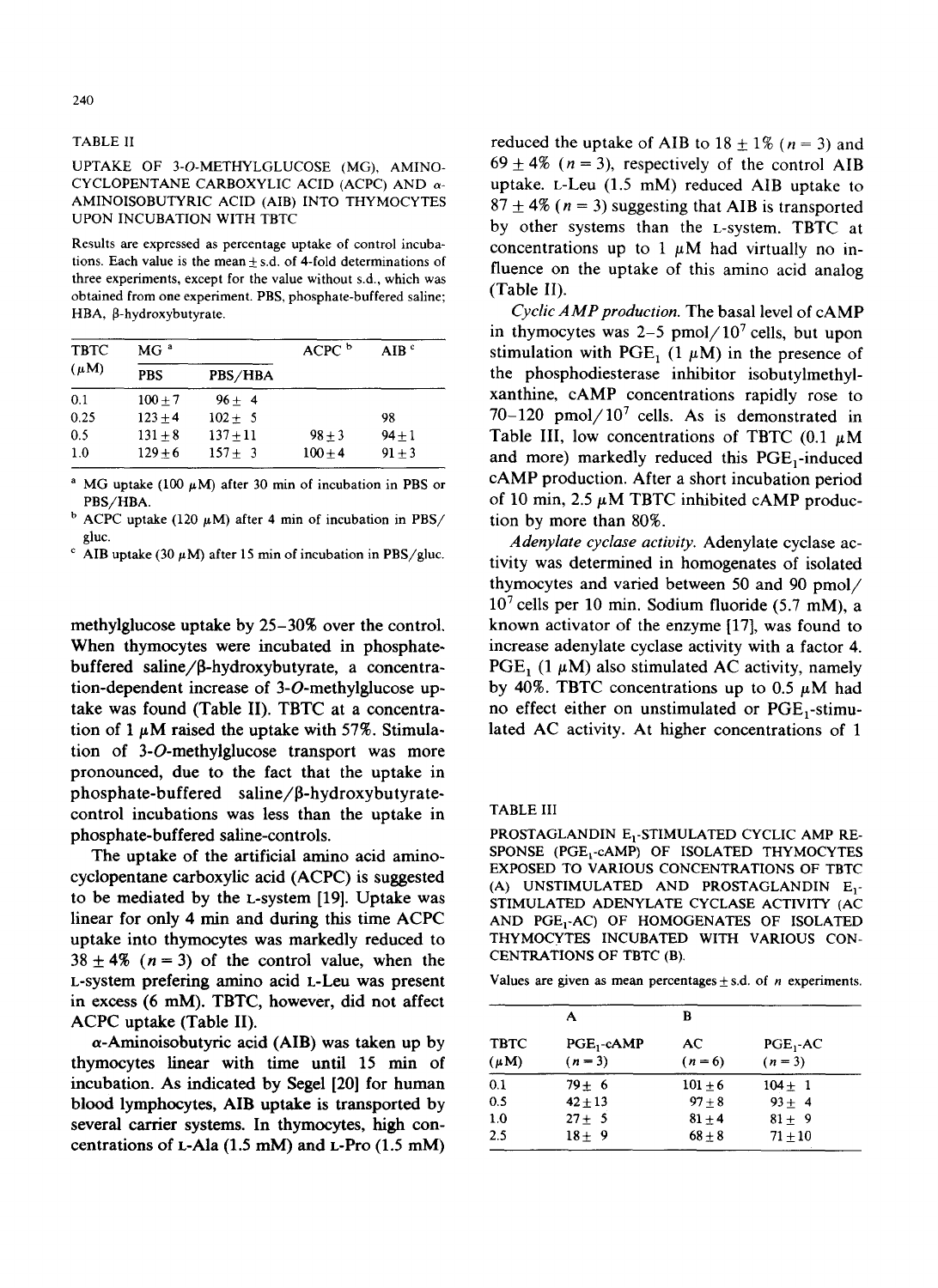and 2.5  $\mu$ M, both types of AC activity were reduced to 81 and 70% of control values (Table III).

# **Discussion**

Different types of rat cell, such as red blood cells [5,21], hepatocytes (unpublished observations) and in particular bone marrow cells and thymocytes [5] were shown to be very sensitive to the membrane damaging properties of TBTC. Using a phosphate-buffered saline/gluc buffer, exposure of thymocytes to TBTC resulted in cell loss at concentrations higher than  $2 \mu M$  and membrane damage from a level of  $1 \mu M$  (incubated for 2 h or more; Fig. 1). Cell swelling and trypan blue uptake were found to precede total cell destruction. Since the membrane enzyme  $Na^+, K^+$ -ATPase is inhibited by trialkyltin compounds at concentrations higher than those affecting mitochondrial  $Mg^{2+}$ -ATPase [22-24], an interaction with the first enzyme at these relatively high concentrations of TBTC may be responsible for the observed cytolytic effects. Whenever concentrations were not higher than 1  $\mu$ M and incubation periods remained within 2 h, TBTC did not cause significant membrane damage. At lower concentrations however, marked effects on energy metabolism, methylglucose transport, macromolecular synthesis and cAMP production were evident.

From a concentration of  $0.25 \mu M$  TBTC a concentration-dependent reduction in intracellular ATP concentrations was observed (Table I). ATP levels decreased very rapidly, within 2.5 min after addition of TBTC. Also from a concentration of 0.25  $\mu$ M TBTC, the glucose consumption and lactate production of thymocytes increased (Fig. 2, Table I) indicating a shift in energy metabolism from oxidative to glycolytic phosphorylation. The concentration-effect curve revealed a maximal stimulation of glucose consumption and lactate production at a concentration of  $1 \mu M$ . At higher concentrations the stimulation of both parameters decreased, parallel with a marked reduction in oxygen consumption (unpublished observations). These data correlate well with the membrane damage and cell loss observed at these concentrations.

In control suspensions of rat thymocytes

incubated with glucose as energy substrate the ratio of the concentrations of lactate to pyruvate was fairly constant, namely approx. 4. Upon incubation with TBTC, glucose was taken up excessively and largely converted into lactate. Since pyruvate levels rose only slightly, the lactate/ pyruvate ratio for each TBTC concentration increased markedly up to values as high as 28. This effect can be explained considering the wellstudied mode of action. TBTC inhibits ATP formation by binding to mitochondrial  $Mg^{2+}$ -ATPase and by mediating a  $Cl^-/OH^-$  exchange reaction across the mitochondrial membrane. The latter phenomenon results in an inhibition of pyruvate and NADH transport across the mitochondrial membranes [22,25,26]. As a consequence, pyruvate formed by the increased glucose catabolism cannot be degraded oxidatively. Due to the elevated concentrations of cytosolic NADH, virtually all pyruvate will be converted into lactate, thereby allowing glycolytic ATP production to continue.

In correspondence with the effects on energy metabolism, TBTC increased 3-O-methylglucose transport across the thymocyte membrane. Similar to the reduction of ATP levels, the TBTC-induced stimulation of 3-O-methylglucose uptake appeared substrate-dependent (Table II). Most likely due to energy deprivation during cell isolation, thymocytes of control incubations took up more 3-0 methylglucose, when phosphate-buffered saline was used instead of phosphate-buffered saline/ $\beta$ hydroxybutyrate. Therefore 3-O-methylglucose transport was less stimulated by TBTC in cells suspended in phosphate-buffered saline. When cells were incubated in the presence of  $\beta$ -hydroxybutyrate, a concentration-related stimulation was observed. These findings indicate an inverse relationship between the cellular energy state and 3-O-methylglucose transport, as was described previously for the effects of anoxia, respiratory inhibitors and uncouplers on avian erythrocytes [28] and rat thymocytes [29].

Levels of cAMP are rapidly elevated by  $PGE<sub>1</sub>$ in isolated thymocytes as was found for mouse thymocytes [15] and Swiss 3T3 cells [30]. Increased cAMP levels are thought to be critical for the entry of lymphocytes into the S-phase and for the subsequent DNA synthesis [30-32]. TBTC caused a concentration-dependent inhibition of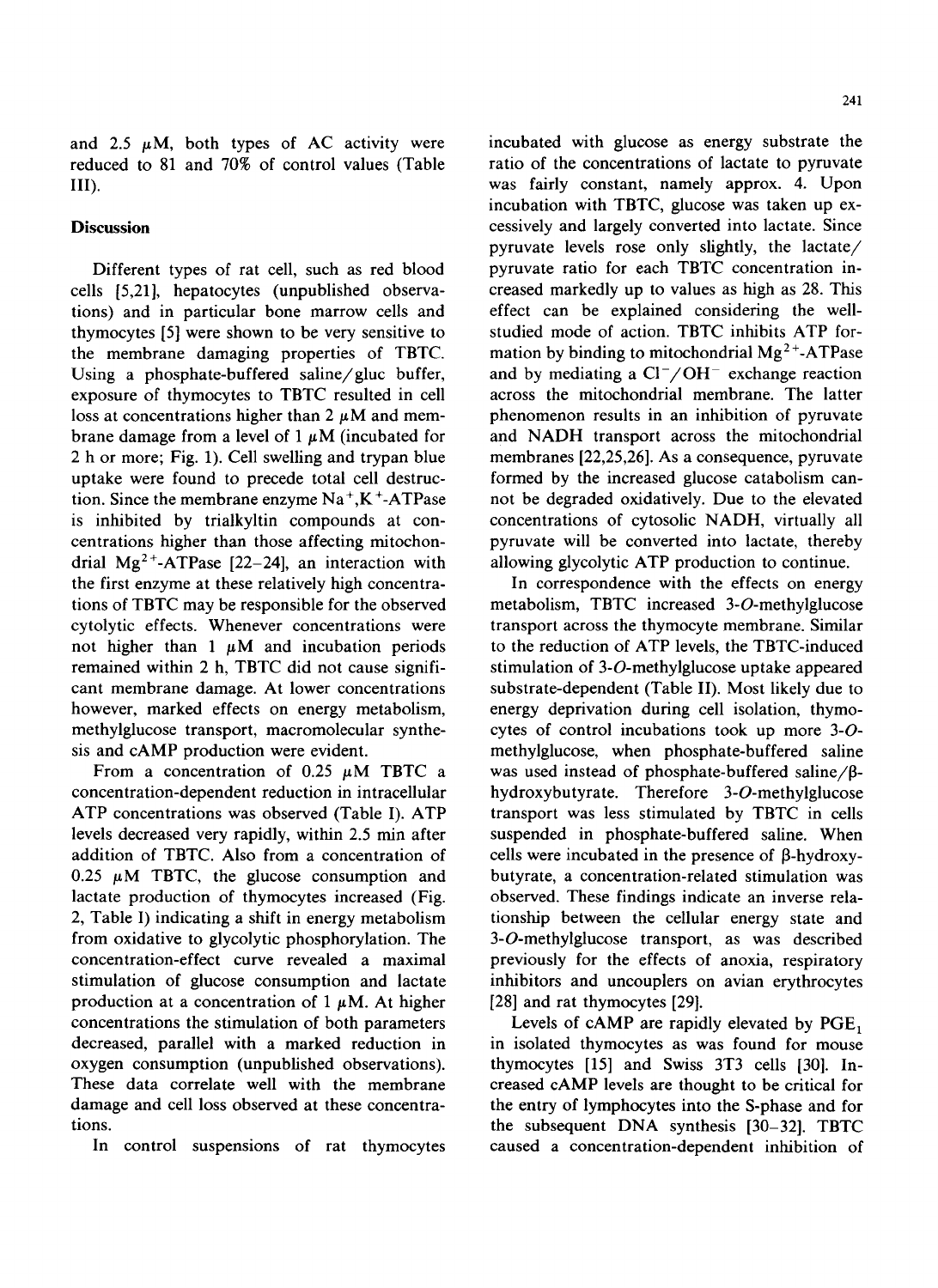the  $PGE_1$ -induced cAMP production. At a concentration of 0.1  $\mu$ M, which did not affect energy metabolism, cAMP production was already reduced to 79% of control (Table III). Adenylate cyclase activity in homogenates of isolated thymocytes was not influenced by TBTC up to 0.5  $\mu$ M. Since at this concentration PGE<sub>1</sub>-induced cAMP production was halved, this effect seems not to be mediated by an inhibition of adenylate cyclase.

In a previous study [5], it was shown that the incorporation of  ${}^{3}H$ -TdR into isolated thymocytes, cultured for periods up to 30 h, was inhibited by TBTC in a dose-related manner. At a concentration of 0.05  $\mu$ M TBTC, DNA synthesis was already reduced. In short-term incubation experiments of 1 h with a 30-min preincubation period the incorporation of DNA, RNA and protein precursors were all found to be inhibited by TBTC (Fig. 4). The no-effect concentration for the incorporation of TdR, Urd, Pro or Leu were somewhat different, namely 0.05, 0.35, 0.20 or 0.16  $\mu$ M TBTC, respectively. At a concentration of 0.35  $\mu$ M, TdR and amino acid incorporation were inhibited by approximately 50%, while RNA synthesis was not affected. TBTC decreased DNA synthesis already at a concentration which had no effect on energy metabolism (0.1  $\mu$ M), whereas the incorporation of the RNA and protein precursors were diminished from a concentration found to decrease cellular ATP levels.

The marked effects of TBTC on macromolecular synthesis may be explained: (i) by an inhibition of membrane transport of the respective precursors; (ii) by an inhibition of the activity of enzymes necessary in the phosphorylation or initiation processes; (iii) by an interference with the polymerization of the respective macromolecules; or (iv) by a disturbance of the cellular energy state, as reflected by the levels of ATP, the phosphorylation state of other nucleotides or the NAD and NADP redox states.

The assumption of a general inhibition of different types of carrier, transporting a variety of nucleosides and amino acids is contradicted by the lack of inhibition of the amino acid uptake. Transport of AIB across the lymphocyte membrane is partly provided by the carrier system that also transports L-Pro (A-system) [20,33] and was not

affected by a concentration of TBTC that almost abolished incorporation of Pro  $(1 \mu M)$ . The same was observed for ACPC that is transported to a considerable extent via the same carrier as L-Leu (L-system). The stimulation of the 3-O-methylglucose uptake is also at variance with this view.

Phosphorylation of nucleosides is an essential step in the synthesis of DNA and RNA. TBTC however, showed no effect on the activity of thymidine kinase in homogenates of thymocytes and therefore a decrease in macromolecular synthesis due to inhibition of nucleoside kinases is very unlikely.

The possibility of TBTC interfering with the actual polymerization of DNA, RNA and protein is not studied and can not be excluded.

Because of its marked effects on energy metabolism of thymocytes, TBTC is best characterized as an energy poison. It is therefore very well possible that disregulation of the cellular energy state is responsible for the observed effects on macromolecular synthesis and cyclic AMP production. Consistent with this assumption is the lack of effects on amino acid transport, since the uptake of AIB or lysine could not be inhibited by high concentrations (1 mM or more) of energy poisons such as 2,4 dinitrophenol (2,4-DNP), cyanide or iodoacetate in reticulocytes or a lymphocytic cell line [34,35]. Increased 3-O-methylglucose uptake is regularly seen upon incubation with inhibitors of energy metabolism [28,29]. Plagemann and co-workers using Novikoff rat hepatoma cells demonstrated that ATP depletion did not affect transport of TdR or Urd, but effectively reduced phosphorylation of these nucleosides in situ, resulting in a decrease in macromolecular synthesis [36-38].

In order to verify the role of the cellular energy state in processes such as macromolecular synthesis and cyclic AMP production, incubations of isolated thymocytes with various energy poisons were carried out [39]. 2,4-DNP, oligomycin and carbonylcyanide p-trifluoromethoxyphenylhydrazone at concentrations that decreased ATP levels, all affected incorporation of TdR, Urd and Leu and also decreased PGE<sub>1</sub>-induced cAMP production. In summary, TBTC has marked affects on the energy metabolism of isolated thymocytes at concentrations well below those affecting mem